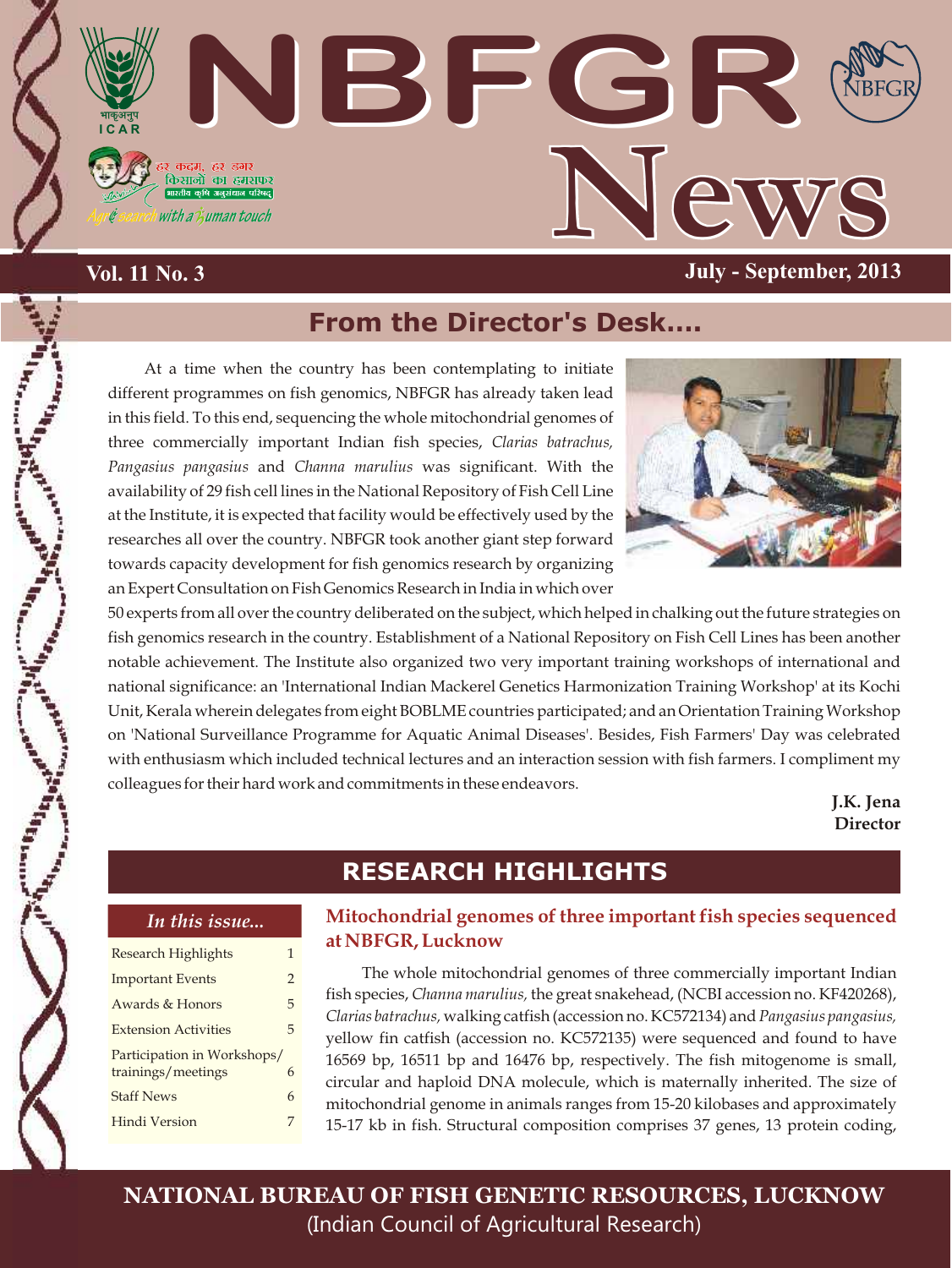22 tRNA and two ribosomal RNAs (*12S rRNA* and *16S rRNA*). The concatenated protein coding genes are known to have comparatively high potential to resolve phylogenetic pattern.

In *C. marulius,* The T: C: A: G base composition of the mitochondrial 13 protein coding gene sequences was 25 : 34 : 26 : 14.5. Anti G bias (12.7%) was observed in third codon position, which is in agreement with other vertebrate species. Base compositions in *C. batrachus* was T= 25.0%, C= 27.4%, A= 32.3%, G= 15.4% and *P. pangasius* T=25.1%, C= 28.7%, A= 30.5%, G=15.7%. The tRNA genes range in size from 67 (tRNA<sup>Cys</sup>) to 75 (tRNA<sup>Lys</sup>) nucleotides, large enough so that the encoded tRNA could be folded into the cloverleaf secondary structure, which is a characteristic of tRNA. In *C. marulius*, the reading frames of two pairs of genes overlapped, *ATPase8* and *6* (7 bp), and the other *ND4L*and *ND4* (4 bp), while *ATPase 8* and *6* and *ND4L*and *ND4* were observed to be overlapped by 9 and 7 bp in *C. batrachus* and 10 and 8 in *P. pangasius*, respectively. The genome resource of complete mitogenome sequence of three important species generated will be useful in phylogenetic studies.

### **National Repository of Fish Cell Lines for Research in Aquatic Animals**

Animal cell culture is an important branch of life sciences which deals with removal of cells, tissues or organs from animals and their *in vitro* propagation in an artificial environment. These culture systems are biological entities with specific physiological needs, much like any other laboratory animals. They require ongoing care, adequate nutrition, a proper environment and regular checkups. These *in vitro* culture systems offer several advantages as experimental tools. Over the last decade, considerable improvements have occurred in large-scale cultivation of animal cells.

A National Repository on Fish Cell Line has been established at NBFGR, Lucknow with the financial support of Department of Biotechnology, Ministry of Science & Technology, Govt. of India. The aim of the repository is to characterize and conserve fish cell lines as well as to provide support for training and education to stakeholders and to serve as a National Referral Centre of Indian and exotic fish cell lines in the country. Currently, the repository is maintaining 29 fish cell lines deposited by various research organizations of India, including the cell lines developed at cell culture facility of NBFGR, Lucknow. The cell lines are cryopreserved in the repository and have been characterized with both cytogenetically as well as molecular markers. The cell lines were authenticated with sequence analysis of mitochondrial genes, *i.e.* 16S ribosomal and cytochrome c oxidase sub-unit I. Further, the cell lines have been characterized by chromosomal analysis, transfection efficiency and immunocytochemistry. The facility is fully functional for the collection, deposition and distribution of cell lines.



**Photomicrograph of cell lines. (i) NRFC004 (developed from fin of** *Cyprinus carpio***), (ii) NRFC007 (developed from fin of** *Koi carp***)**

## **IMPORTANT EVENTS**

### **Expert Consultation on 'Fish Genomics Research in India: A Way Forward'**

The Institute organized an Expert Consultation on 'Fish Genomics Research in India: A Way Forward' on 2 August, 2013 at Lucknow in collaboration with Asian Fisheries Society Indian Branch (AFSIB), Mangalore and Aquatic Biodiversity Conservation Society (ABCS), Lucknow. Dr. B. Venkatesh, Research Director, Institute of Molecular and Cell Biology, Singapore was the Chief Guest of the Consultation and Dr. B Meenakumari, DDG (Fy.), ICAR, New Delhi presided over the meeting, whereas Dr. A.S. Ninawe, Sr. Advisor, Department of Biotechnology, Govt. of India was Guest of Honour on this occasion.



**Dr. B. Venkatesh, IMCB, Singapore delivering the invited lecture during genomic consultations**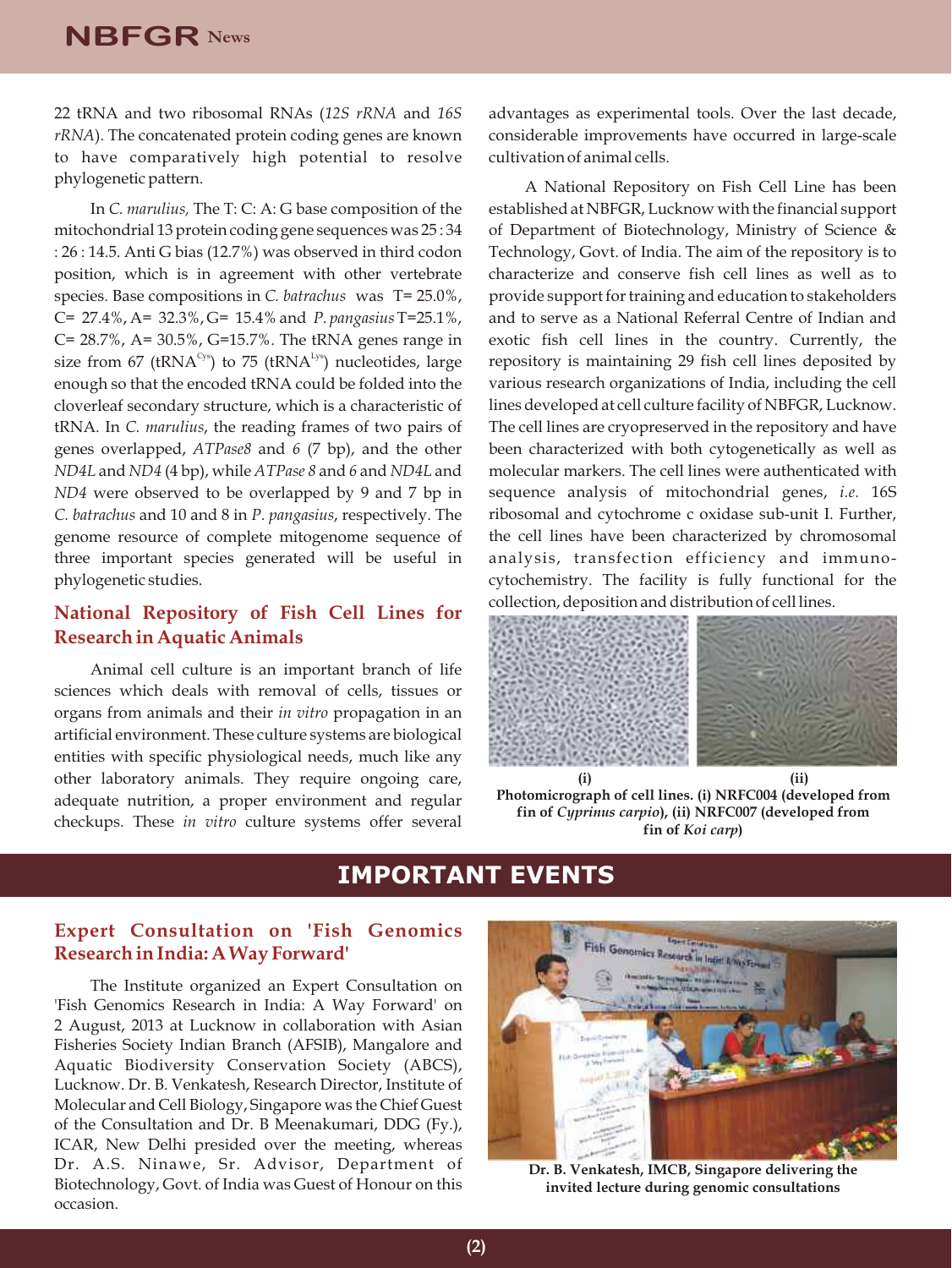Dr. J.K. Jena, Director, NBFGR and Convener of the Expert Consultation while welcoming the dignitaries and participants and briefed on the objectives of the Consultation. He conveyed about initiation of DBTfunded program on 'Whole Genome Sequencing of *Labeo rohita* and *Clarias batrachus'* in the country. He also informed the participants that proposals are envisaged on genomics programme by different fisheries Institutes under ICAR Genomics Platform during XII Plan period. Dr. Jena said that the Consultation is basically intended to develop a road map for at least a coming decade on various aspects of fish genomics.



**A view of the participants during expert consultation**

Dr. Venkatesh emphasized the need to engage people who have passion in science and quoted the example of Beijing Genomics Institute. He delineated the development taken place globally in the area of genomics and emphasised on the necessity of greater thrust on a comprehensive subject like genomics in India. He also outlined the strength of India in the present context and possession of rich genetic resource.

Dr. Ninawe emphasized that genomics is need of the day for developing good traits, through adding values in nutrition, disease resistance, etc., in the future. He opined that DBT and ICAR can undertake genomics work through joint programs.

Dr. B. Meenakumari conveyed about the supportive role of ICAR for genomics research in all sector of agriculture, including fish in coming years through platform projects. She emphasized on the necessity of generation of structural and functional genomic resources for different commercially important fish and shellfish species.

Besides Lead Presentation by Dr. B. Venkatesh, IMCB; Dr. T. Mohapatra, Director, CRRI, Cuttack and Dr. R.K. Vijh, Principal Scientist, NBAGR, Karnal; the Consultation involved Panel discussions by experts on different research disciplines, including Dr. K.C. Bansal, Director, NBPGR; Dr. B.K. Joshi, Director, NBAGR;

Dr. A.K. Sharma, Director, NBAIM; Dr. A.P. Sharma, Director, CIFRI; Dr. P. Jayasankar, Director, CIFA; Dr. K. M. Shankar, Dean, College of Fisheries, Mangalore; Dr. C.G. Joshi, Head of Dept., Anand Agriculture University; Dr N.S. Nagpure, Head of Division, NBFGR, Lucknow. Over 50 participants from ICAR Institutes, cutting across the disciplines, State Agricultural Universities and other experts from all over the country deliberated on the subject, which helped in chalking out the future strategies on fish genomics research in the country.

### **International Workshop on 'Indian Mackerel Genetics Harmonization'**

NBFGR, in collaboration with Bay of Bengal Large Marine Ecosystem (BOBLME) project, organized an 'International Indian Mackerel Genetics Harmonization Training Workshop' during 20-27 August, 2013 at NBFGR Kochi Unit, Kerala. A total of 16 delegates from eight countries *i.e.* Bangladesh, India, Indonesia, Malaysia, Maldives, Myanmar, Sri Lanka and Thailand participated.



**Dignitaries lighting the lamp**

The inaugural session of the workshop was held on 20 August, 2013. Dr. Rudolf Hermes, Chief Technical Officer, BOBLME was the Chief Guest and Dr. E.G. Silas, Former Director, CMFRI and Ex-Vice Chancellor, Kerala



**Dr. E.G. Silas addressing the audience**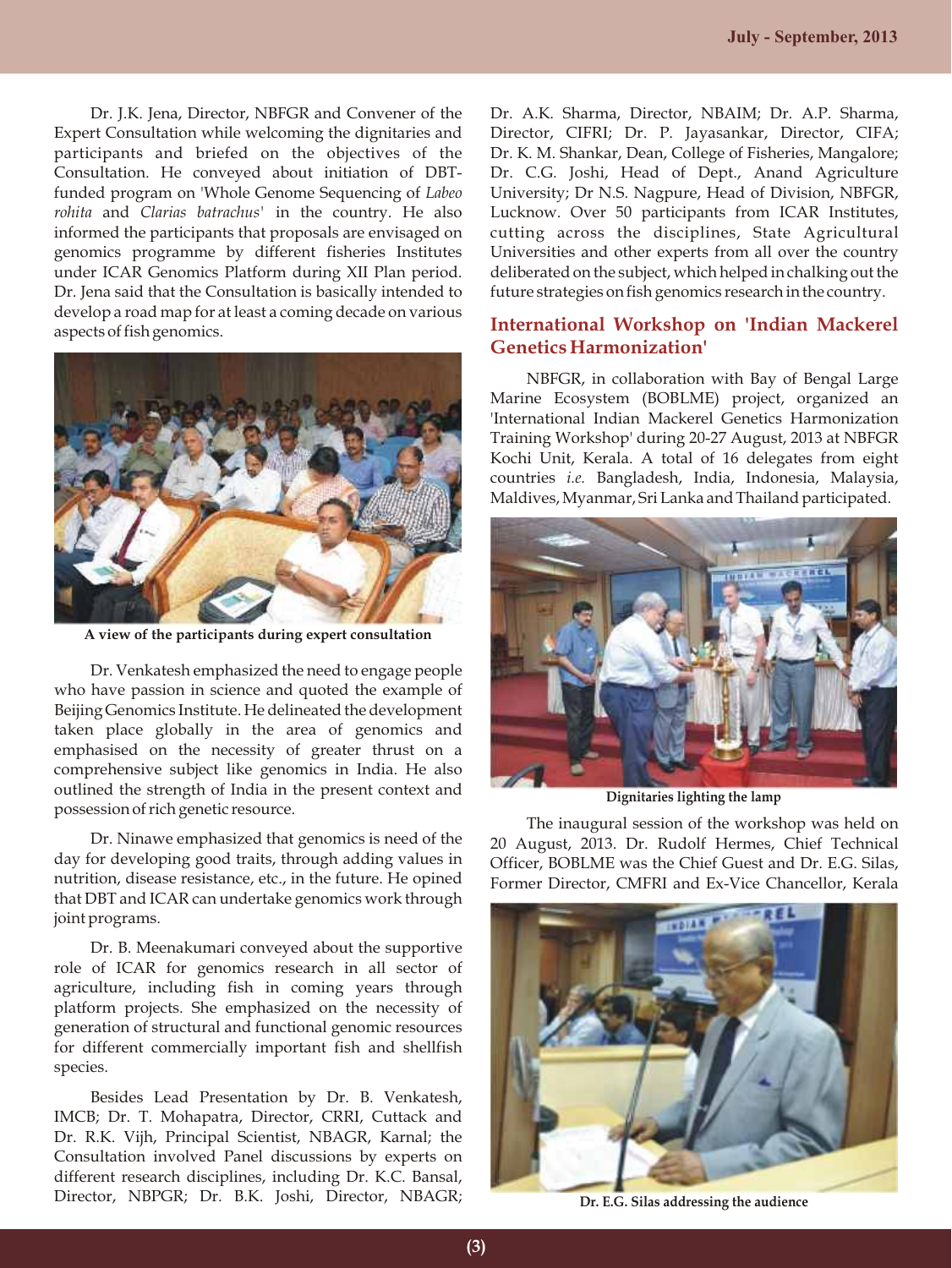## **NBFGR News**



**Dr. B. Meenakumari during her address**

Agricultural University presided over the function. Dr. J.K. Jena, Director, NBFGR, Lucknow; Dr. John Candy, Technical Consultant BOBLME; Dr. A. Gopalakrishnan, Director, CMFRI, Kochi and Dr. V.S. Basheer, Officer-in-Charge, NBFGR Kochi Unit were present. Over the seven days, participants at the workshop received hands-on training on various aspects of genetic characterization and population genetic structure analysis of Indian Mackerel. Dr. B Meenakumari, Deputy Director General (Fishery) ICAR was the Chief Guest during the valedictory function held on 27 August, 2013 who distributed certificates to the participants. Dr. K. Vijayakumaran, Director General, Fisheries Survey of India and National Coordinator BOBLME; Dr. T.K. Srinivasa Gopal, Director, CIFT, Kochi; Dr. A Gopalakrishnan, Director, CMFRI and Dr. J.K. Jena, Director, NBFGR, Lucknow were other dignitaries present.

### **Orientation Training Workshop on 'National Surveillance Programme for Aquatic Animal Diseases'**

A four-days Orientation Training Workshop on 'National Surveillance Programme for Aquatic Animal Diseases (NSPAAD)' was organized at the National Bureau of Fish Genetic Resources (NBFGR), Lucknow during 17-20 September, 2013 in collaboration with the Department of Animal Husbandry, Dairying and Fisheries (DAHDF),



**Inaugural session of the orientation training workshop**

New Delhi; National Fisheries Development Board (NFDB), Hyderabad and Network of Aquaculture Centers in Asia-Pacific (NACA), Bangkok. The training was inaugurated by Sh. B.Vishnu Bhat, Fisheries Development Commissioner, DAHDF, New Delhi. Dr. J.K. Jena, Director, NBFGR, Lucknow welcomed the guests, resource persons and trainee participants. He made a presentation on NSPAAD highlighting the project background, objectives, proposed implementation plan and expected outcomes of the programme.

The training programme was mainly conducted by three international experts, namely Prof. Kenton Lloyd Morgan, University of Liverpool, Neston, UK; Dr. Jiraporn Kasornchandra, Department of Fisheries, Thailand and Prof. C.V. Mohan, Research and Development Manager, NACA, Bangkok along with two Indian resource persons namely, Dr. M.G. Gajendragad and Dr. K.P. Suresh. Prof. Mohan discussed about the trans-boundary aquatic animal diseases, emergence and spread of infectious diseases, aquatic animal surveillance and obligation of OIE-member countries to comply with international treaties and made a



**Resource persons and participants**

presentation on the concept of import risk analysis. Prof. Morgan in his lectures explained about the different scenarios for developing a surveillance programme. Besides this, Prof. Morgan, Dr. Jiraporn and Prof. Mohan also shared the experience of different countries having aquatic surveillance programme. Forty-five participants from 24 collaborating centers attended the programme.

#### **Hindi Pakhwada observed**

The Institute observed a Hindi Pakhwada during 14-28 September, 2013 during which seven Hindi competitions were organized among the staff of the Institute to promote the use of Hindi in official work. All the winners were given prizes in a function. On this occasion five reputed poets of the city were invited who spoke on importance of Hindi language and recited their poems. Mr. Ram Sakal, Personal Assistant and Dr. Mohit Tiwari, Pool Scientist jointly won the prize for the Best Hindi Competitors – 2013.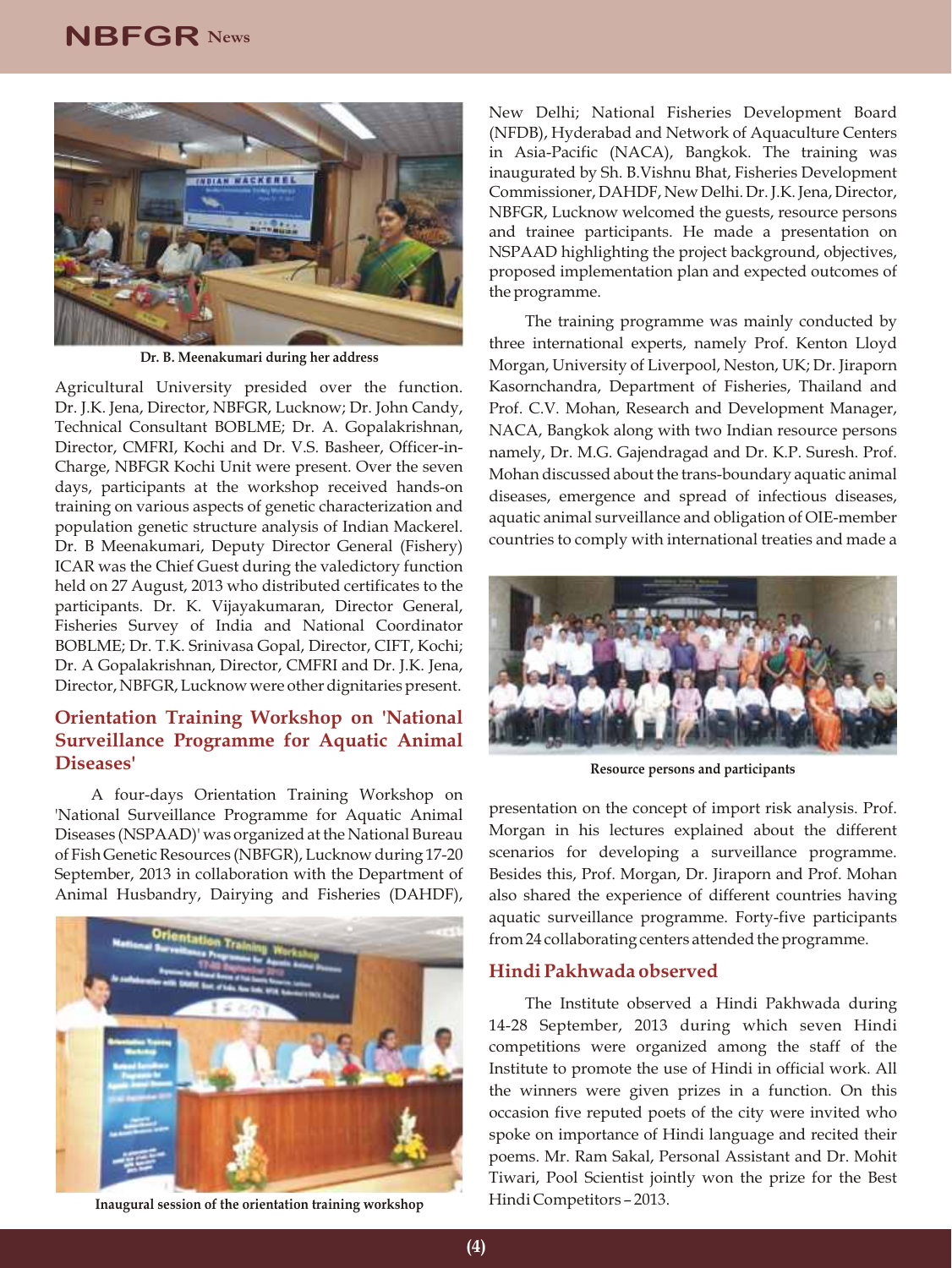

**Hindi pakhwada function**

#### **Celebration of Independence Day**

The Institute celebrated the Independence Day with full fervor and gaiety. Dr. J.K. Jena, Director of NBFGR hoisted the National Flag in the presence of staff members of the Bureau and addressed the gathering. In his speech, he lauded the efforts made by the Bureau in the past and proposed future plans and sought whole-hearted support from the staff members. The occasions were followed with cultural programme in which large number of children of the NBFGR family participated.



**Dr. J.K. Jena, Director addressing on the Independence Day**

## **AWARDS AND HONOURS**

#### **Dr. J.K. Jena receives Rafi Ahmed Kidwai Award**

Dr. J.K. Jena, Director, NBFGR, Lucknow was awarded with the prestigious Rafi Ahmed Kidwai Award of the ICAR for his outstanding research achievements in diversification of freshwater aquaculture. Dr. Jena received the award from Shri Sharad Pawar, Hon'ble Union Minister of Agriculture & Food Processing Industries in presence of Shri Tariq Anwar, Hon'ble Minister of State for Agriculture and Dr. S. Ayyappan, Secretary, DARE and Director General, ICAR in a function on the Foundation Day of the ICAR at New Delhi on 16 July, 2013.



**Dr. J.K. Jena, Director, NBFGR receiving the Rafi Ahmad Kidwai Award** 

## **EXTENSION ACTIVITIES**

#### **Fish Farmers' Day celebration**

The Institute celebrated the Fish Farmers' Day on 10 July, 2013. Dr. Saroj Kumar, Director, Department of Fisheries, Government of Uttar Pradesh was the Chief Guest of the occasion. In his welcome address, Dr. J.K. Jena, Director, NBFGR, Lucknow welcoming the guest elaborated the role of NBFGR in fisheries research and development in the country. He explained about various aquaculture technologies available to the farmers that could help in the enhancing the aquaculture productivity and providing higher returns. Dr. Saroj Kumar in his address stated on the initiatives taken by Fisheries Department of U.P. The inaugural programme was followed by a technical session, in which lectures were



**Fish Farmers' Day celebration**

delivered by the experts, and the farmers' queries were answered by the scientists of NBFGR.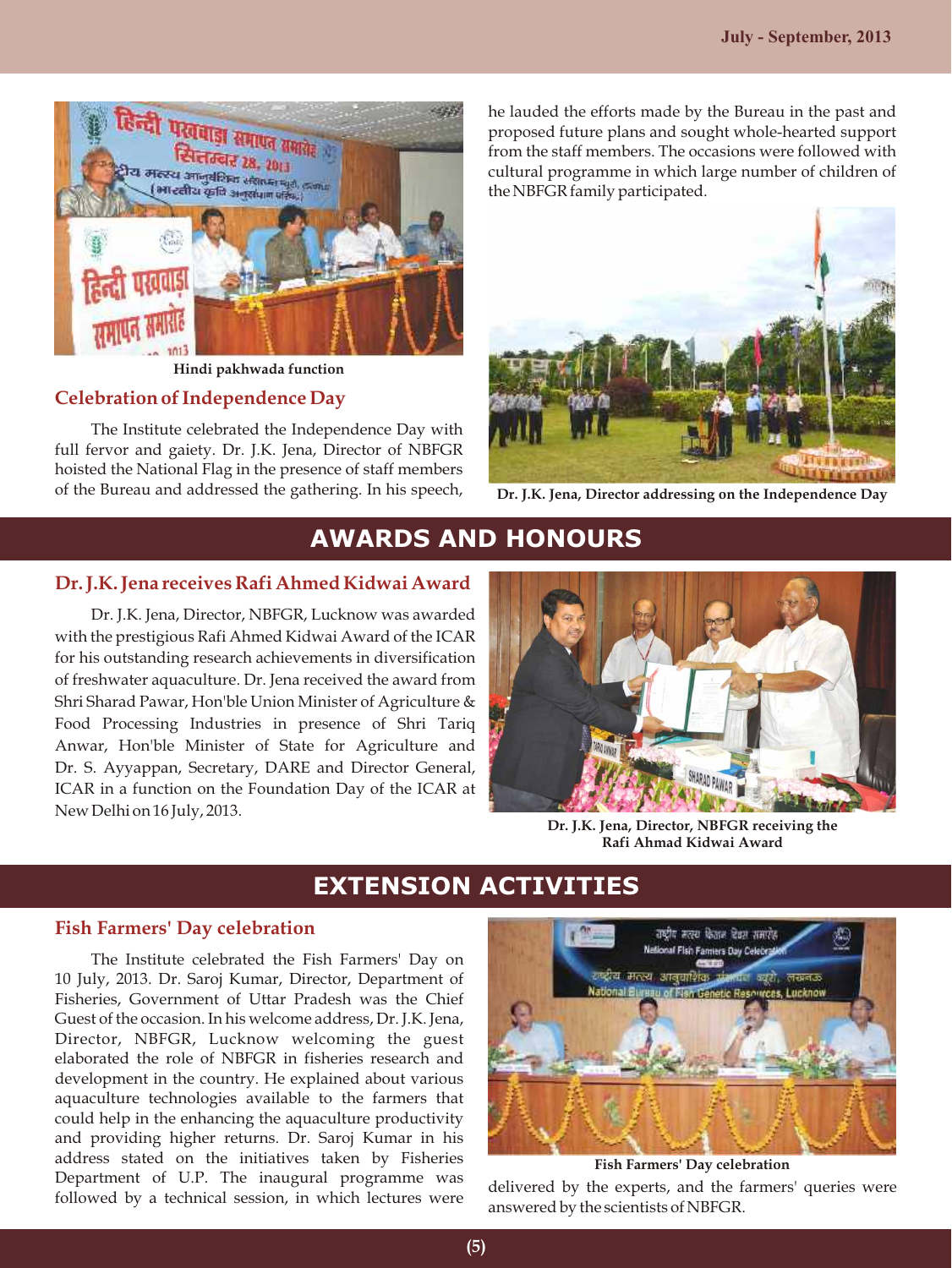# **PARTICIPATION IN WORKSHOPS/SEMINARS/MEETINGS/TRAININGS**

### **Abroad**

- Dr. Neeraj Sood, Principal Scientist was selected for DBT Crest Awards 2011-12 and underwent training on 'Cellular and Molecular Analysis of Immune Response in Fish' at the Department for Innovations in Biological, Agro-food and Forest Systems, University of Tuscia, Viterbo, Italy from 2 October, 2012 to 15 September, 2013.
- Dr. Mahender Singh, Sr. Scientist participated in the International Symposium on 'Modern Achievements in Population, Ecological and Evolutionary Genetics' at A.V. Zhirmunsky Institute of Marine Biology, Vladivostok, Russia during 2–6 September, 2013.

### **In India**

- Dr. J.K. Jena, Director participated in the following:
	- First Meeting of the 'Scientific Panel on Fish and Fisheries Products' chaired by the Secretary, DARE & DG, ICAR, New Delhi on 2 July, 2013.
	- Second Meeting of the Technical Advisory Committee for Overall Monitoring and Supervision of the National Surveillance Programme for Aquatic Animal Diseases held under the Chairmanship of Joint Secretary (Fy.), Govt. of India on 11 July, 2013 at New Delhi.
	- ICAR Foundation Day & Directors' Conference on 16 July, 2013 at New Delhi.
	- Meeting of the Committee constituted under the Chairmanship of Joint Secretary (Fy.) to finalize the guidelines for setting up of Multiplication Centres for SPF *L. vannamei* and *Penaeus monodon*  held at New Delhi on 6 September, 2013.
	- First Advisory Committee Meeting of the 'Centre of Excellence in Fisheries and Aquaculture Biotechnology' at College of Fisheries,

Lembucherra, Tripura on 14 September, 2013.

- National Sensitization Workshop on "Quality Fish Seed: Principle versus Practices" during 23-24 September, 2013 at CIFA, Bhubaneswar.
- Dr. Vindhya Mohindra, Principal Scientist l participated in the Interaction Meeting of the NFBSFARA project on Stock characterization, captive breeding, seed production and culture of *Hilsa* convened by the Secretary DARE & DG, ICAR on 27 July, 2013 at CIFRI, Barackpore and Consultation on National Plan of Action for Hilsa on 8 August, 2013 chaired by Joint Secretary, DAHDF, Ministry of Agriculture at New Delhi.
- Dr. K.K. Lal, Principal Scientist and Head, Fish Conservation participated in the following:
	- National Stakeholder Consultation on Preparation of Fifth National Report to the Convention on Biological Diversity and Updation of National Biodiversity Action Plan held at New Delhi, on 30 July, 2013.
	- Workshop on Indo-German Research Cooperation in Support of the Management of Coastal and Marine Biodiversity in India organized by GIZ as a part of Indo-German Biodiversity Programme at New Delhi during 5-6 September 2013.
	- 1<sup>st</sup> Steering Committee Meeting of NFBSFARA project on Stock characterization, captive breeding, seed production and culture of *Hilsa* at CIFRI Barrackpore on 16 August, 2013.
- Dr. A.K. Singh, Principal Scientist participated in the Management Development Programme on Leadership Development at NAARM, Hyderabad during 26 August – 6 September, 2013.

## **STAFF NEWS**

### **Dr. A. Gopalakrishnan selected as Director, CMFRI, Kochi**

It was a proud moment for NBFGR that Dr. A. Gopalakrishnan, Principal Scientist and Officer-in-Charge, NBFGR Kochi Unit was appointed as the Director, Central Marine Fisheries Research Institute (CMFRI), Kochi. He was relieved on 31.07.2013 to enable him to join the new assignment. The NBFGR family while



congratulating Dr. Gopalakrishnan for this prestigious achievement expresses heartfelt gratitude for his contribution to the growth of NBFGR and conveys best wishes for his new assignment.

### **New Joining:**

- •Dr. T.T. Ajit Kumar joined NBFGR as Sr. Scientist w.e.f. 12.08.2013.
- •Mr. Avinash Rambhau Rasal joined NBFGR as Technical Assistant (Category-II) w.e.f. 12.08.2013.

#### **Promotions:**

The following staff of the Institute were promoted:

- •Mr. Subhas Chandra from T-5 to Sr. Technical Officer w.e.f. 18.09.2013
- •Mr. Rajesh Kumar from T-3 to Sr. Technical Assistant w.e.f. 03.09.2012
- Mr. K.K. Singh from T-2 to Technical Assistant w.e.f. 05.09.2012

The NBFGR family congratulates them.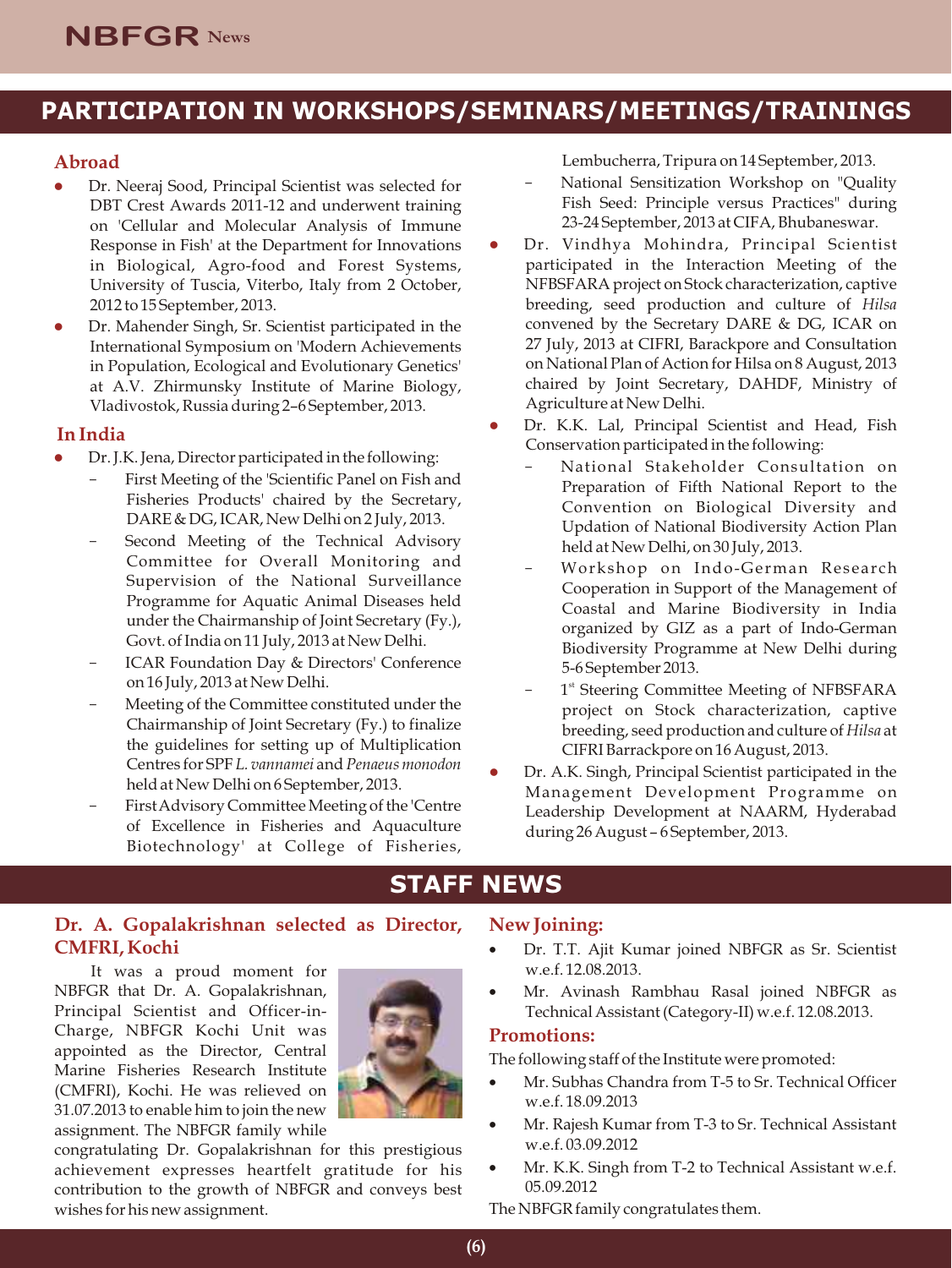## <u>समाचार सारांश</u>

#### *vuqla/kku lekpkj*

*rhu egRoiw.kZ eRL; iztkfr;ksa ds ekbVksdkf.Mª;y thukse dh lhDosflax*

आर्थिक रूप से महत्वपूर्ण तीन मत्स्य प्रजातियों, *चन्ना मरूलियस, क्लेरियस बैक्टरैकस* तथा *पैंगेसियस पैंगेसियस* के सम्पूर्ण माइटोकाण्ड्रियल जीनोम की सीक्वेसिंग की गयी जिनके आकार क्रमशः 16569, 16511 तथा 16476 bp पाये गये।

## *tyh; thoksa esa 'kks/k gsrq eRL; lsy ykbuksa ds jk"Vªh; dks"k dh*  **स्थापना**

संस्थान में भारत सरकार के जैवप्रौद्योगिकी विभाग की वित्तीय सहायता से मत्स्य सेल लाइनों के एक राष्टीय कोष की स्थापना की गयी है जिसका उददेश्य देश में देशी एवं विदेशी मछलियों की सेल लाइनों के राष्ट्रीय रेफरल केन्द्र के रूप में कार्य करते हुए उनका लक्षण वर्णन तथा संरक्षण कर सम्बन्धित व्यक्तियों द्वारा उन पर शोध अथवा उन्हें प्रशिक्षित किये जाने हेतु मत्स्य सेल लाइनों की उपलब्धता सुनिश्चित करना है। वर्तमान में इस कोष में 29 मत्स्य सेल लाइनों का रख रखाव किया जा रहा हैं, जिन्हें विभिन्न भारतीय शोध संस्थानों तथा राष्ट्रीय मत्स्य आनुवंशिक संसाधन ब्यूरो, लखनऊ स्थित कोशिका संवर्धन सुविधा द्वारा विकसित किया गया है। ये सेल लाइने हिम परिरक्षित अवस्था में भण्डारित किये जाने के पूर्व कोशिकानुवांशिकी तथा अण्विक चिन्हकों द्वारा प्रमाणीकृत की गयी हैं । सेल लाइनों के संग्रहण एवं वितरण हेतु यह सुविधा पूर्णतया क्रियाशील है ।

## *'*फिश जीनोमिक्स रिसर्च इन इण्डिया : ए वे फारवर्ड' विषय पर <u>विशेषज्ञ परामर्श का आयोजन</u>

जलीय जैवविविधता संरक्षण सोसायटी तथा एशियन फिशरीज सोसायटी के सहयोग से संस्थान द्वारा 2 अगस्त, 2013 को 'फिश जीनोमिक्स रिसर्च इन इण्डिया : ए वे फारवर्ड' विषय पर एक विशेषज्ञ परामर्श का आयोजन किया गया, जिसमें इन्स्टीट्यूट ऑफ मालीकूलर एण्ड सेल बॉयलोजी, सिंगापुर के अनुसंधान निदेशक डा. बी. वेंकटेश तथा भारत सरकार के जैवप्रौद्योगिकी विभाग के वरिष्ठ सलाहकार डा. ए.एस. निनावे क्रमशः मुख्य अतिथि एवं विशिष्ट अतिथि थे । कार्यक्रम की अध्यक्षता भा.कृ.अ. प. की उपमहानिदेशक (मात्स्यिकी), डा. बी. मीनाकुमारी ने की।

कार्यक्रम के संयोजक एवं संस्थान के निदेशक डा. जे.के. जेना ने सभी गणमान्य व्यक्तियों एवं प्रतिभागियों के स्वागत के दौरान इस महत्वपूर्ण परामर्श के उद्देश्यों की चर्चा की। उन्होंने कहा कि उभरती चुनौतियों तथा जीनोमिक्स के क्षेत्र में विश्वस्तरीय विकास के साथ तालमेल बनाये रखने के <u>लिए एन.बी.एफ.जी.आर. ने डीबीटी से वित्तीय सहायता प्राप्त *लेबियो रोहिता*</u> तथा *क्लैरियस बैटरैकस* के सम्पूर्ण जीनोम की सीक्वेसिंग पर एक परियोजना, सीफा, भुवनेश्वर; आनन्द कृषि विश्वविद्यालय, गुजरात तथा भारतीय कृषि साख्यिकी अनुसंधान संस्थान, नई दिल्ली के सहयोग से प्रारम्भ की है। डा. बी. मीनाकुमारी ने आगामी वर्षों में भा.कृ.अ.प. द्वारा मात्स्यिकी सहित कृषि के सभी क्षेत्रों में जीनोमिक्स शोध को सहायता देने की बात कही। उन्होंने विभिन्न महत्वपूर्ण वाणिज्यिक मत्स्य प्रजातियों के संरचनात्मक एवं

कार्यात्मक जीनोमिक, संसाधनों के विकास तथा प्राथमिकृत मत्स्य प्रजातियों के सम्पूर्ण जीनोम की सीक्वेसिंग की आवश्यकता बतायी । उन्होंने बताया कि बहुत से जीनोमिक आँकड़ें मात्स्यिकी उत्पादन तथा उनके स्वास्थ्य प्रबन्धन को सुधारने में निसन्देह मददगार होंगे। इस परामर्श में भा.कृ.अ.प. संस्थानों तथा राज्य कृषि विश्वविद्यालयों से 50 से अधिक प्रतिभागियों तथा देश के अन्य विशेषज्ञों ने परामर्श के विषय पर मन्त्रणा की जिससे देश में मत्स्य जीनोमिक अनुसंधान हेतू भविष्य की रणनीति बनाने में मदद मिल सकी ।

#### **महत्वपूर्ण आयोजन**

## *Hkkjrh; eSdsjy ds vkuqoaf'kd vuqdwyhdj.k ij vUrjkZ"Vªh; कार्य* शाला

बे ऑफ बंगाल लार्ज मरीन इकोसिस्टम (बी.ओ.बी.एल.एम.ई.) के सहयोग से संचालित एन.बी.एफ.जी.आर. परियोजना के अन्तर्गत भारतीय मैकेरल के आनुवांशिक अनुकूलीकरण पर एक प्रशिक्षण कार्यशाला कोचीन इकाई में 20 से 27 अगस्त 2013 को आयोजित की गयी जिसमें प्रतिभाग करने वाले देशों, बंग्लादेश, भारत, इण्डोनेशिया, मलेशिया, मालदीव, म्यानमार, श्रीलंका तथा थाईलैण्ड से 16 प्रतिनिधियों ने भाग लिया। भारतीय मैकेरल *रैस्ट्रीलिंजर कनागुरता* एक ऐसी प्रजाति है जो इन देशों में भी समान रूप से महत्वपूर्ण है अतः इनके सम्मिलित प्रयासों से इस प्रजाति के प्रबन्धन हेतू सफल कार्यक्रम तैयार किया जा सकेगा । कार्यक्रम के उदघाटन सत्र्में बी.ओ. बी.एल.एम.ई. के मुख्य तकनीकी अधिकारी डा. रूडोल्फ हरमीस मुख्य अतिथि के रूप में उपस्थित थे जबकि केन्द्रीय समुद्री मात्स्यिकी अनुसंधान संस्थान, कोची के पूर्व निदेशक एवं केरल कृषि विश्वविद्यालय के पूर्व कुलपति डा. ई.जी. सायलास ने कार्यक्रम की अध्यक्षता की | प्रतिभागियों ने भारतीय मैकेरल के आनुवंशिक लक्षण वर्णन तथा जनसंख्या आनुवंशिक संरचना के विभिन्न पहलुओं पर प्रशिक्षण प्राप्त किया। समापन समारोह में मुख्य अतिथि, भा.कृ.अ.प. की उप महानिदेशक (मात्स्यिकी) डा. बी. मीनाकुमारी ने प्रतिभागियों को प्रमाण पत्र प्रदान किये ।

## जलीय जीवों में होने वाले रोगों हेतू राष्ट्रीय निगरानी कार्यक्रम पर *उन्मुखीकरण प्रशिक्षण कार्यशाला का* आयोजन

जलीय जीवो में होने वाले रोगों हेतु राष्ट्रीय निगरानी कार्यक्रम (एन. एस.पी.ए.ए.डी.) नामक विषय पर एक चार दिवसीय उन्मुखीकरण प्रशिक्षण कार्यशाला का आयोजन डी.ए.एच.डी.एफ., नई दिल्ली, एन.एफ.डी.बी., हैदराबाद तथा एन.ए.सी.ए.. बैंकाक के सहयोग से 17 से 20 सितम्बर, 2013 के दौरान संस्थान के लखनऊ स्थित मुख्यालय में किया गया। इसका उद्घाटन डी.ए.एच.डी.एफ., नई दिल्ली के मात्स्यिकी विकास आयुक्त श्री बी. विष्णु भटट द्वारा किया गया | संस्थान के निदेशक डा. जे.के. जेना द्वारा अतिथियों एवं प्रशिक्षण प्रतिभागियों का स्वागत किया गया तथा कार्यशाला पृष्ठ भूमि, उद्देश्यों, कार्यक्रम की प्रस्तावित क्रियान्वयन योजना तथा उससे अपेक्षित परिणामों पर एक प्रस्तुतीकरण भी दिया गया। प्रशिक्षण कार्यक्रम मुख्य रूप से तीन अन्तर्राष्ट्रीय स्तर के विशेषज्ञों तथा दो भारतीय विशेषज्ञों द्वारा संचालित किया गया। भा.कृ.अ.प. के संस्थानों सहित 24 सहयोगी संस्थानों से 45 प्रतिभागियों ने इस कार्यक्रम में भाग लिया।